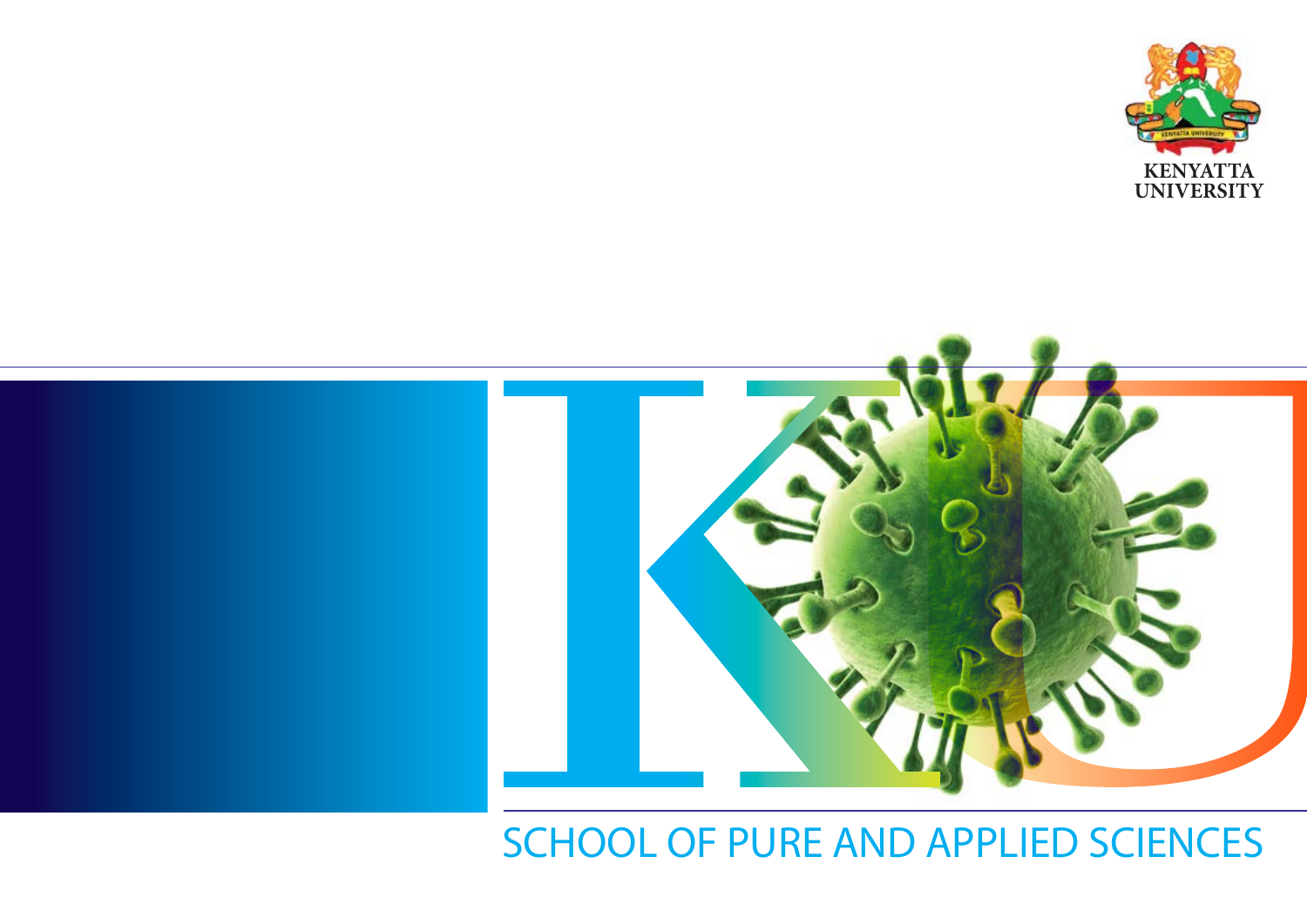# **Internal Links:**

The School forms one of the six Schools of the University and has a student population of approximately 2000.

## **External Links:**

Through the departments, the School has a vast network of active scientific links with other institutions of higher learning specialized organizations, industries and related government agencies and departments all aimed at acquainting students early with high level research and preparation for the job market.

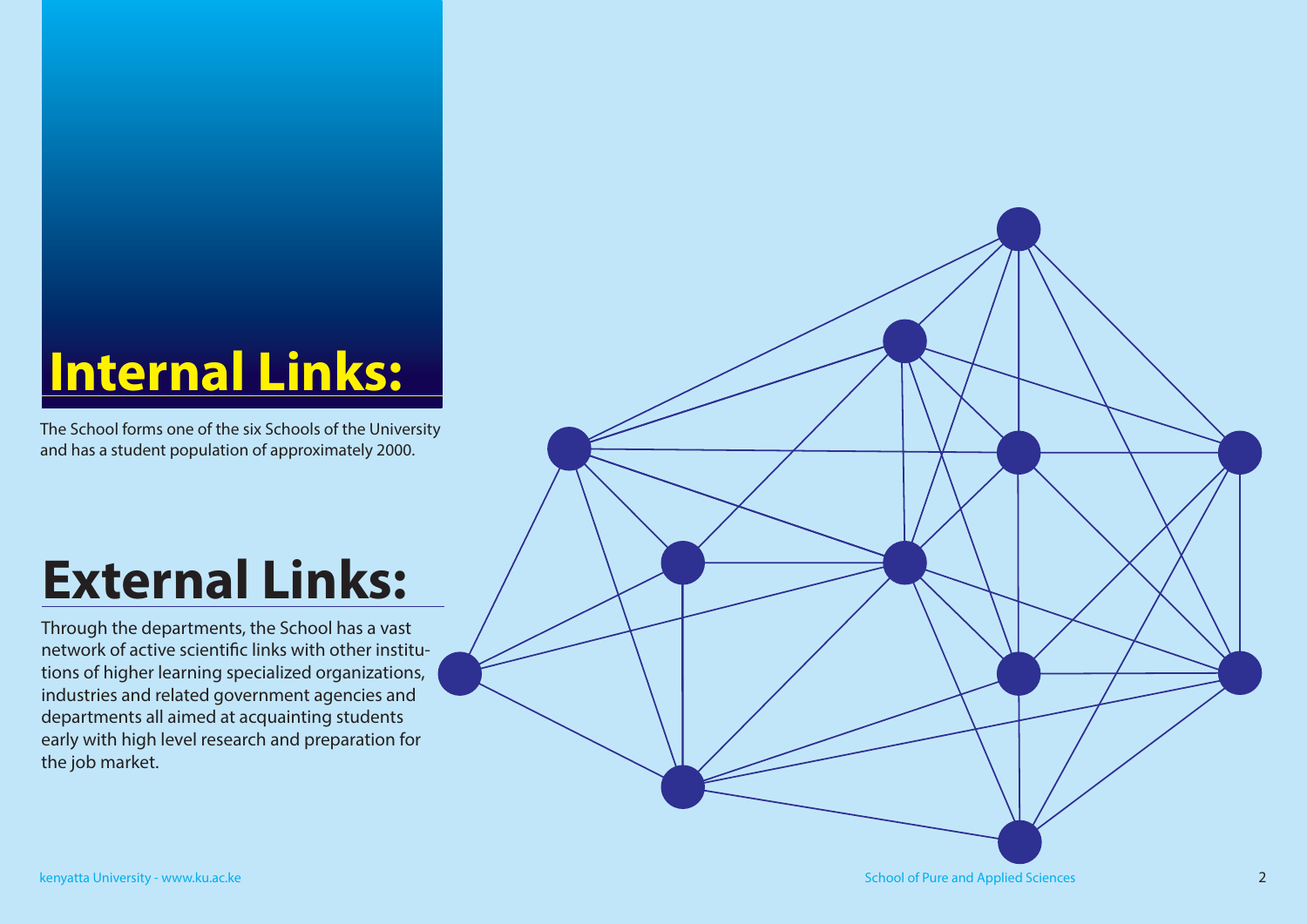### **Structure of the School:**

The School is headed by a Dean who co-ordinates the 8 teaching Departments each headed by a Chairman.

The 8 Departments are:

- *Department of Chemistry.*
- *Department of Physics.*
- *Department of Biochemistry & Biotechnology.*
- *Department of Mathematics.*
- *Department of Zoological Sciences.*
- *Department of Plant Sciences.*
- *Department of Microbiology.*
- *Department of Statistics and Actuarial Science.*

# **MISSION**

*The mission of the School is to provide high quality education based on modern scientific teaching and research techniques and to produce highly trained scientists in the various disciplines to meet the ever growing challenges of a dynamic world in the pure*  sciences and to offer practical solutions to problems *affecting humanity in applied sciences.*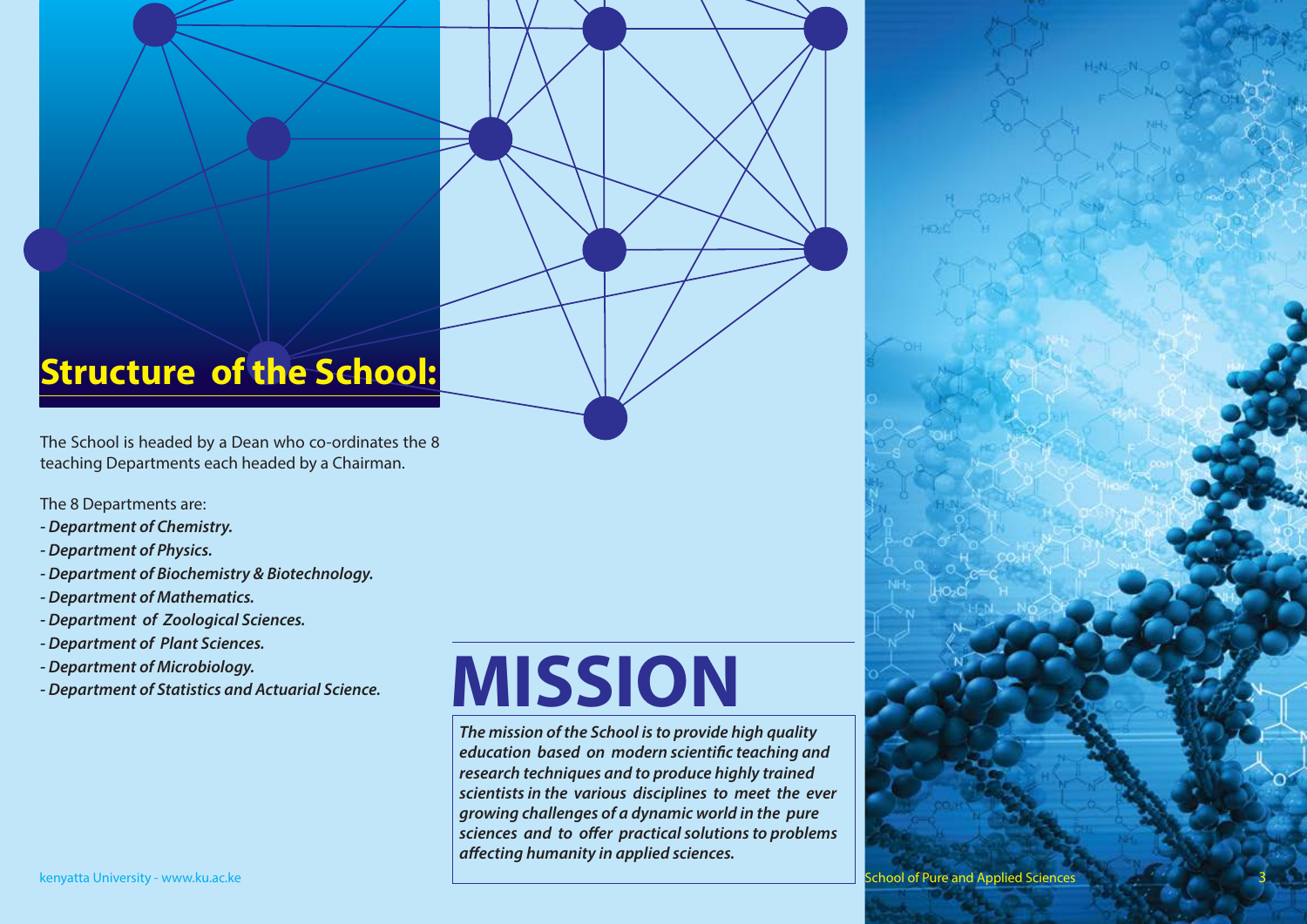### **Department of Chemistry:**

### **Vision:**

To be a dynamic centre of excellence for teaching, research and application of chemical sciences for sustainable development.

### **Mission:**

To provide quality education in chemical sciences and technology, and generate scientific knowledge through diverse innovative research in fundamental, applied and multi-disciplinary areas for the benefit of the society.

### **Study Programmes**

### **Undergraduate**

The Department currently offers three unique 4-year Bachelor's degree programs that are geared towards meeting the demands of the market. They include, *Bachelor of Science (Chemistry Major), B.Sc. (Industrial Chemistry with Management), and B.Sc. (Analytical Chemistry with Management)*. B.Sc. (Chemistry Major) is offered to students who are registered as: (i) full-time (ii) institution-based, or

(iii) open learning modes of study.

The other two degree programs are offered only to students registered in the full-time mode of study.

### **Graduate Studies**

The Department offers two masters degree programs; *M.Sc. (Applied Analytical Chemistry) and M.Sc. (Chemistry). A Doctor of Philosophy (PhD) degree program is offered in all branches of chemistry.* **The** students taking M.Sc. (Chemistry) program may specialize in any of the following areas of study: *Organic, Inorganic, Theoretical or Physical Chemistry, Chemical Ecology, Computational Chemistry and Nano-science programs are being developed.*

### **Department of Biochemistry and Biotechnology:**

### **Specialty and branding**

The department offers a wide range of programmes in Applied Biochemistry and Biotechnology with diverse and unique units that enable the students to be marketable in wide variety of scientific fields. Our students acquire knowledge and skills that allow them to work in Research Institutions, Drug Companies, Science Based and Food Industries, Teaching Institutions and in the Health Services Laboratories. The department has a biosafety level 2 plant laboratory and an animal

### **Study Programmes**

### **Undergraduate**

The department has five (5) undergraduate programmes already running.

- Bachelor of Science (General)
- Bachelor of Science (Biochemistry)
- Bachelor of Science (Biotechnology)
- Bachelor of Science (Molecular and Cellular Biology)
- Bachelor of Science (Forensic Science)

The department also offers Medical Biochemistry courses to first and second year students taking Bachelor of Medicine and Bachelor of Surgery and Bachelor of Pharmacy. The Bachelor of Science (Molecular and Cellular Biology) and Bachelor of Science (Forensic Science) were recently reviewed. The reviewed programmes take effect in the first semester of 2015/2016 Academic year.

### **Study mode and duration**

Programmes delivery is on full time basis and the mode of study is based on the units system. The duration is 4 years comprising of 2 semesters every year. Assessment is by continuous assessment tests (accounting for 30%) and end of semester examinations (accounting for 70%).

### **Postgraduate courses**

We offer the following Master programmes:

- Master of Science (Biochemistry)
- Master of Science (Biotechnology)

• Master of Science (Medical Biochemistry)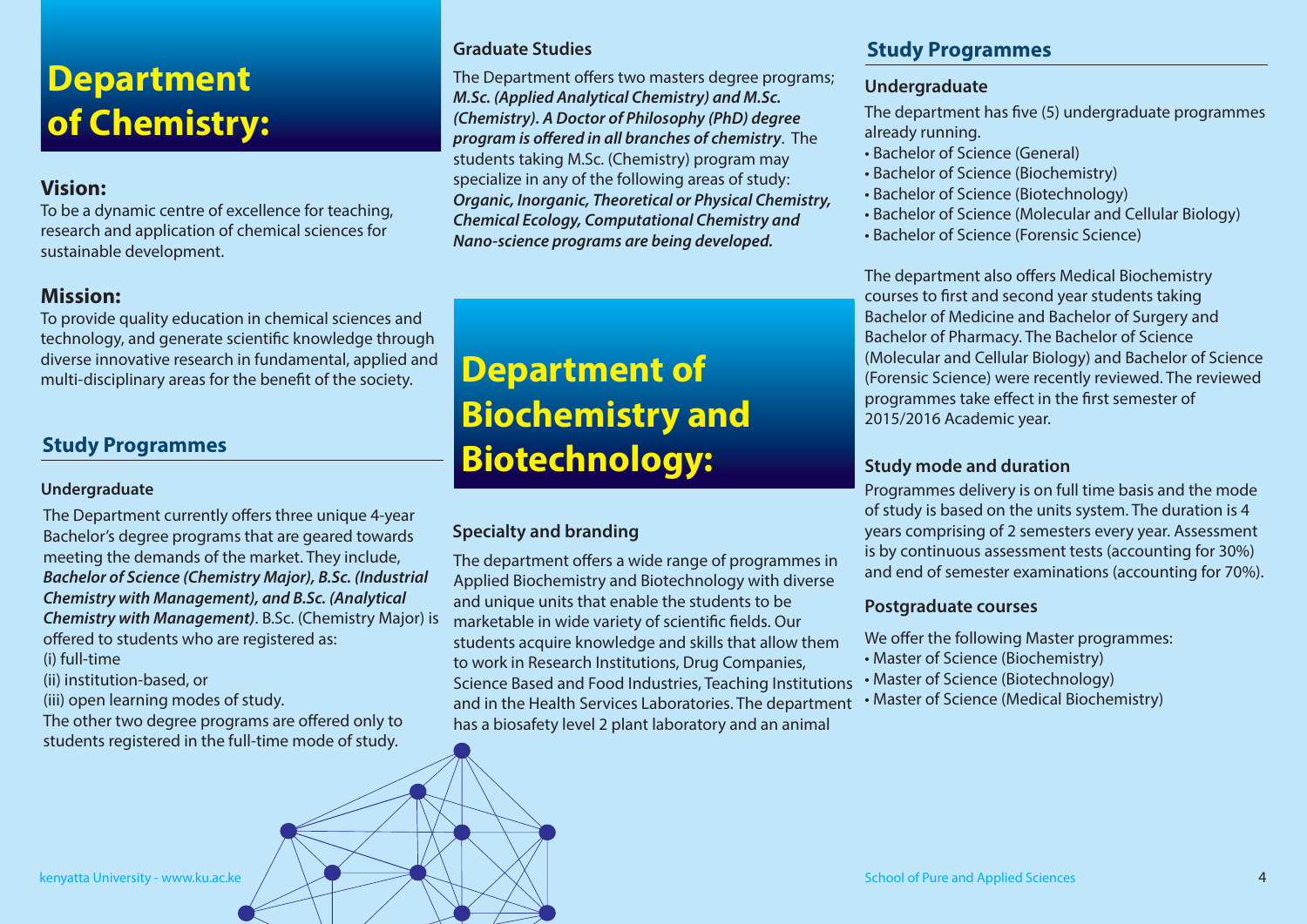### **Study mode and duration**

For M.Sc. the mode of delivery is either: full time, part-time or institutional based. The mode of study is based on the units system and course duration is 2 years. Taught course work takes one year and thesis takes the second year. Assessment is by continuous assessment (accounting for 30%) and end of semester examinations (accounting for 70%) for the first year. Thesis is used for assessing the M.Sc. students in the second year.

The department has PhD students in various disciplines that are related to what we offer. The PhD degrees are based on research alone and take between 3 and 4 years. For PhD students' evaluation is by thesis alone.

### **Department of Plant Science:**

The Department of Plant Sciences (PS) is part of the School of Pure and Applied Sciences and also offers units to students from the School of Education and School of Applied Human Sciences.



### **Study Programmes**

#### **Undergraduate**

The Department of Plant Sciences offers undergraduate programmes leading to the degree of:

- 1. Bachelor of Science (B.Sc.)
- 2. Bachelor of Science (Conservation Biology)
- 3. Bachelor of Education (Science)

The programmes cover pure and applied aspects of PS and include an optional research in the final year.

#### **Mode of Study Duration**

The Department of Plant Sciences offers full time, **School** 

Based and Opening Learning mode of study. All programmes last four academic years. By using the optional additional period of study during the long vacations it is possible for the students to complete these

### **Postgraduate Programmes**

Postgraduate programmes are available for the degrees of Master of Science (M.Sc.) and Doctor of Philosophy (Ph.D.). The Master of Science Programmes are available in the following areas of specialization: -M.Sc. (Developmental Botany) -M.Sc. (Ethnobotany) -M.Sc. (Genetics) -M.sc. (Plant Biochemistry and Physiology) -M.Sc. (Plant Ecology) -M.Sc. (Plant Taxonomy)

Ph.D. programmes are available in most areas of PMS, depending upon the availability of specialized staff for supervision.

### **Mode of study and duration**

The M.Sc. programme consists of nine months of course work with written examinations, followed by one year of research, at the end of which a thesis is submitted for examination. The Ph.D. programme involves three years of research which a thesis is submitted for examination.

### **Department of Physics:**

We are part of the School of Pure and Applied Sciences and offer units to students from the School of Education. Our students combine the physics units with units from Mathematics or Chemistry departments.

In line with our department's desire to move into the fields of applied physics, and in a bid to diversify its programs so as to retain graduates capable of coping with the challenges posed by the emerging technologies such as telecommunication and information technology, we have started a programme in B.Sc (Telecommunication and Information Technology).

To enhance physics graduates career prospects in today's limited and competitive job market, we have been revising our courses regularly. Currently, we have embarked upon applied physics courses where on enrolling in the department you will have an opportunity to select one area of specialization depending on your career interests.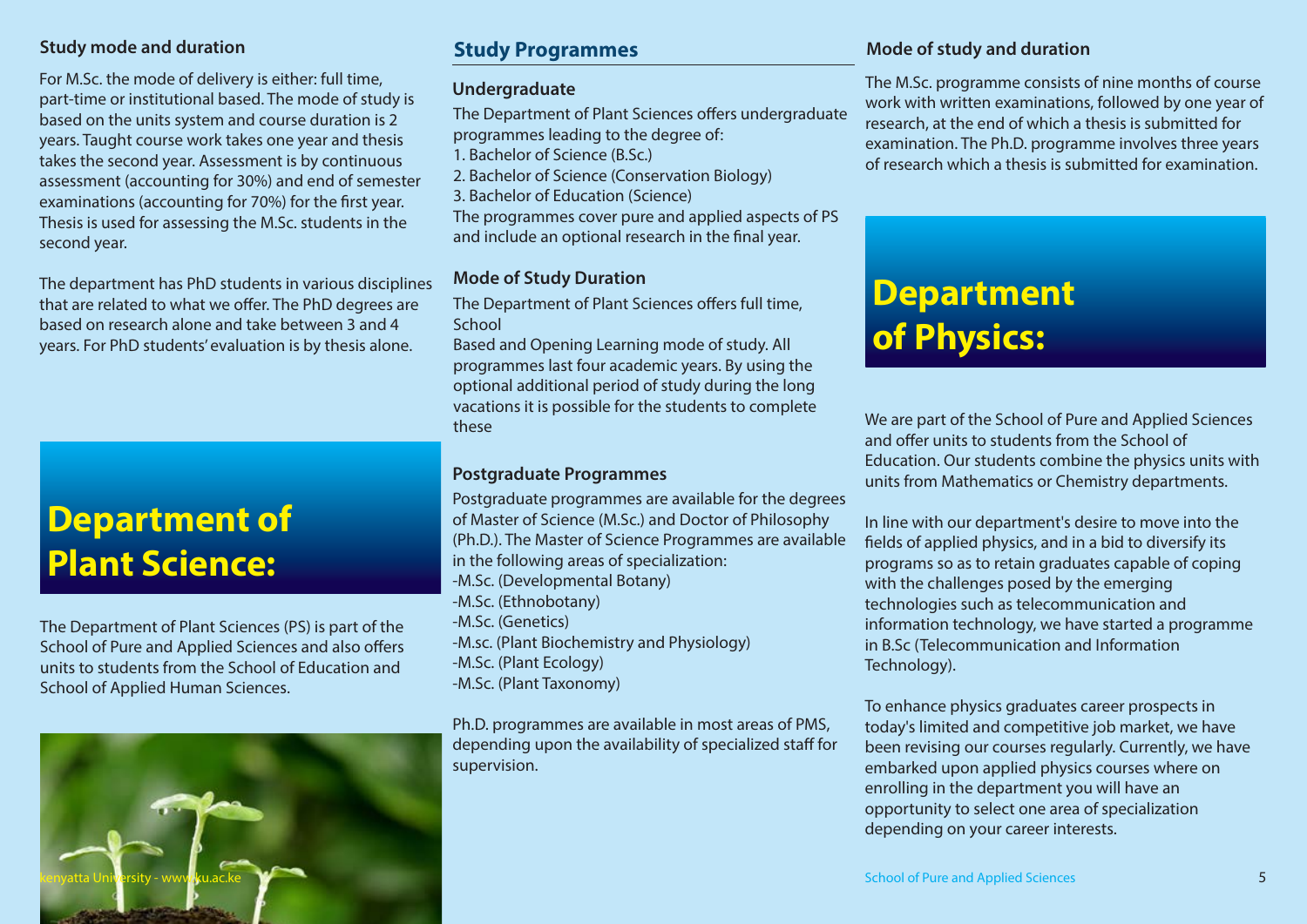### **Study Programmes**

#### **Undergraduate**

-B.Ed (Science) -B.Sc (General) -B.Sc (Telecomunication and Information Technology-T.I.T)

#### **Graduate Studies**

Master of Science Degree in Applied and Theoretical Physics

#### **Study Mode Duration and Assessment**

The M./Sc degree programme may be undertaken in either one academic year of course work and examinations followed by one academic year of research or two academic years of course work examination and a research project. The degree of Doctor of Philosophy (Ph.D) is undertaken by research only.

The M./Sc and Ph.D programmes may be taken in any one of the specialization areas in Pure, Applied and Theoretical Physics.

### **Department of Mathematics:**

The department of Mathematics welcomes you to a conducive and inspiring learning environment The Department is one of six departments in the School of Pure and Applied Sciences at Kenyatta University. Established in 1972, the Department has been at the apex of capacity development in Mathematics and Statistics in Kenya. Graduates of the department form the bulk of Mathematics teachers in Secondary Schools and Tertiary institutions in the country. Besides, many of our graduates are employed in research institutes, industries and banks. The Department offers courses leading to five areas ofspecialization; Pure Mathematics, Applied Mathematics, Statistics, Social Statistics and Biostatistics. In addition, the Department offers service courses for other Departments in the university

#### **Vision**

The vision of the Department is to be a center of excellence in teaching, research and service to community in Mathematics and Statistics.

#### **Mission**

The mission of the Department is to teach and advance the state of the art knowledge in Pure Mathematics, Applied Mathematics and Statistics.

### **Study Programmes**

### **Undergraduate**

The undergraduate programmes take 3-4 years. In the first year of study, a student registers for courses in at least two (2) departments. As a subject, Mathematics can be combined with a number of other subjects under one of the following categories: Minor,Regular or Major. Students in Mathematics take courses leading to any of the following degree courses: (i) *Bachelor of Science (General)* (ii) *Bachelor of Education (Science)* (iii) *Bachelor of Education (Art)* (iv) *Bachelor of Arts (BA)*

(v) *B.Sc (Statistics & Programming)*

#### **Graduate Studies**

Depending on the area students majored in at undergraduate level, a student can opt for any of the following programmes at the Msc level:

- Msc in Pure Mathematics
- Msc in Statistics
- Msc in Applied Mathematics
- Msc in Biostatistics
- Msc in Social Statistics

The degree of PhD is attained by original research work and the submission of thesis under the guidance of supervisors from the department through the Graduate school. A candidate registering for PhD degree should apply after consulting the supervisors in the Department under whom he/she wishes to work.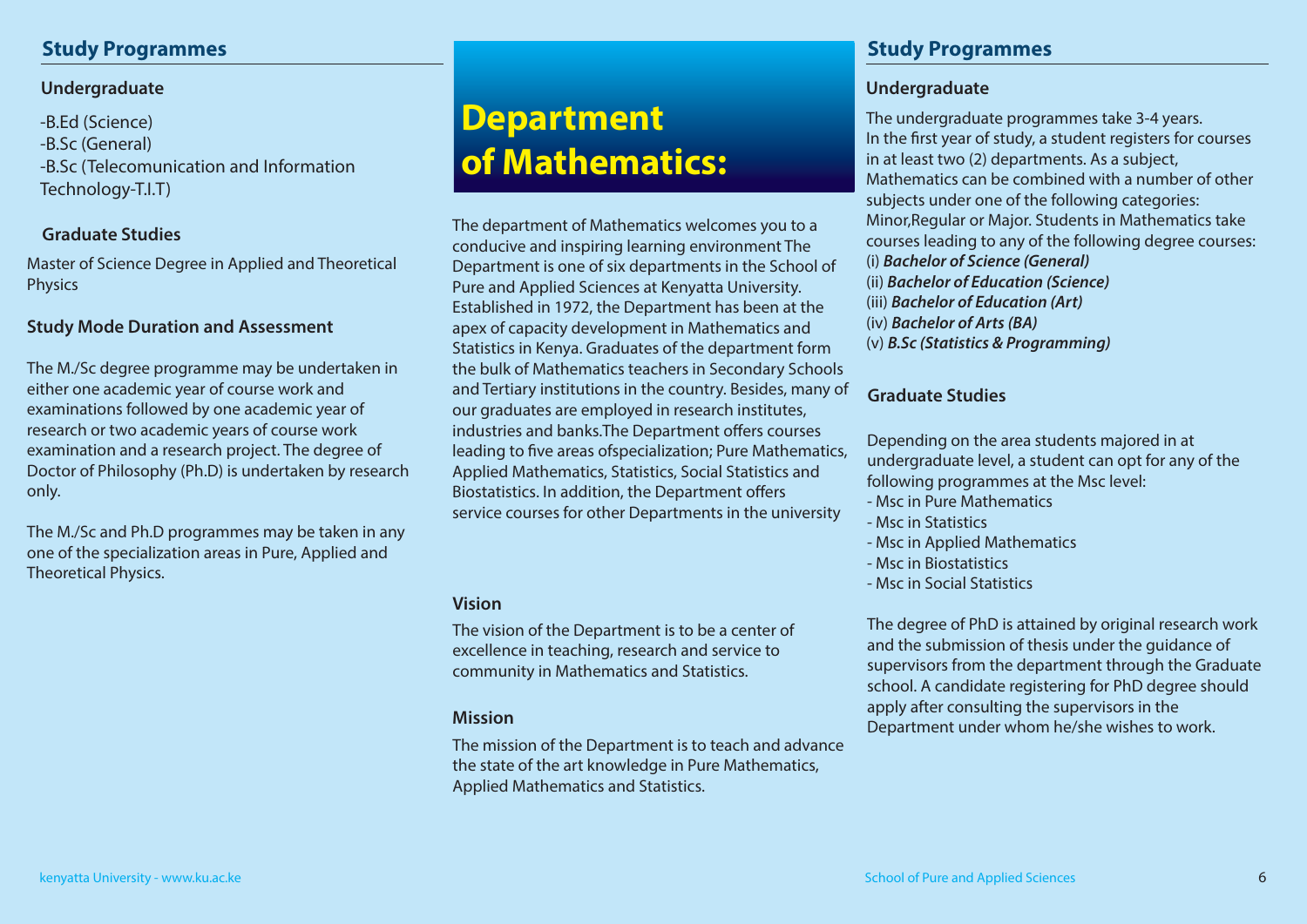### **Department of Zoological Sciences:**

The Department of Zoological Sciences seeks to provide an environment for learning that produces graduates with knowledge, skills and competence in the labour market. It prepares graduates for a wide range of zoological sciences related careers. Graduates from the Department of Zoological Sciences have been employed in industries, National and International Research Institutions, Health Institutions, Pharmaceutical and Biotechnology industries, Secondary schools and Polytechnics, Universities, Government departments and Non-governmental organizations. In addition, they have been able to fit into careers not closely related to biology such as the insurance and banking industries.

### **Study Programmes**

#### **Undergraduate**

The following BSC programs are resident in the Department of Zoological sciences:

-*BSC (Bsc). -BSC Biology. -BSC Animal Health. -BSc Coastal and marine Resource Management. -BSC Education.* 

### **Graduate Studies**

The departmnet of Zoology offers M.Sc. programmes and by course work examination and thesis in specialise areas. The master of science degree in zoology shall extend upto a period of atleast eighteen months. In the first year students will take a maximum of ten units which all ten will be core. In the second year, students will concentrate on their research work and present a thesis for examination.

The department of Zoological Sciences offers masters of science programmes in the following areas: *-Applied Medical Entomology -Animal Physiology -Immunology. -Applied Medical Prasitology. -Agricultural Entomolgy. -Aquatic Ecology. -Animal Ecology. -Fisheries Science. -Developmental Biology Vertebrate Pest Studies. -Applied Coastal and Marine Resource Management.*

Doctor of philosophy by research and Thesis is offered in the following area: *-Medical Entomology -Animal Physiology. -Immunology. -Parasitology. -Agricultural Entomology. -Aquatic Ecology. -Fisheries Science. -Developmental Biology. Vertebrate Pest Studies. -Coastal and Marine Sciences.*

### **Department of Microbiology:**

The Department of Microbiology is part of School of Pure and Applied Sciences and offers courses to students from the *School of Agriculture and Enterprise Development, School of Applied Human Sciences, School of Education, School of Environmental Studies and School of Medicine.*



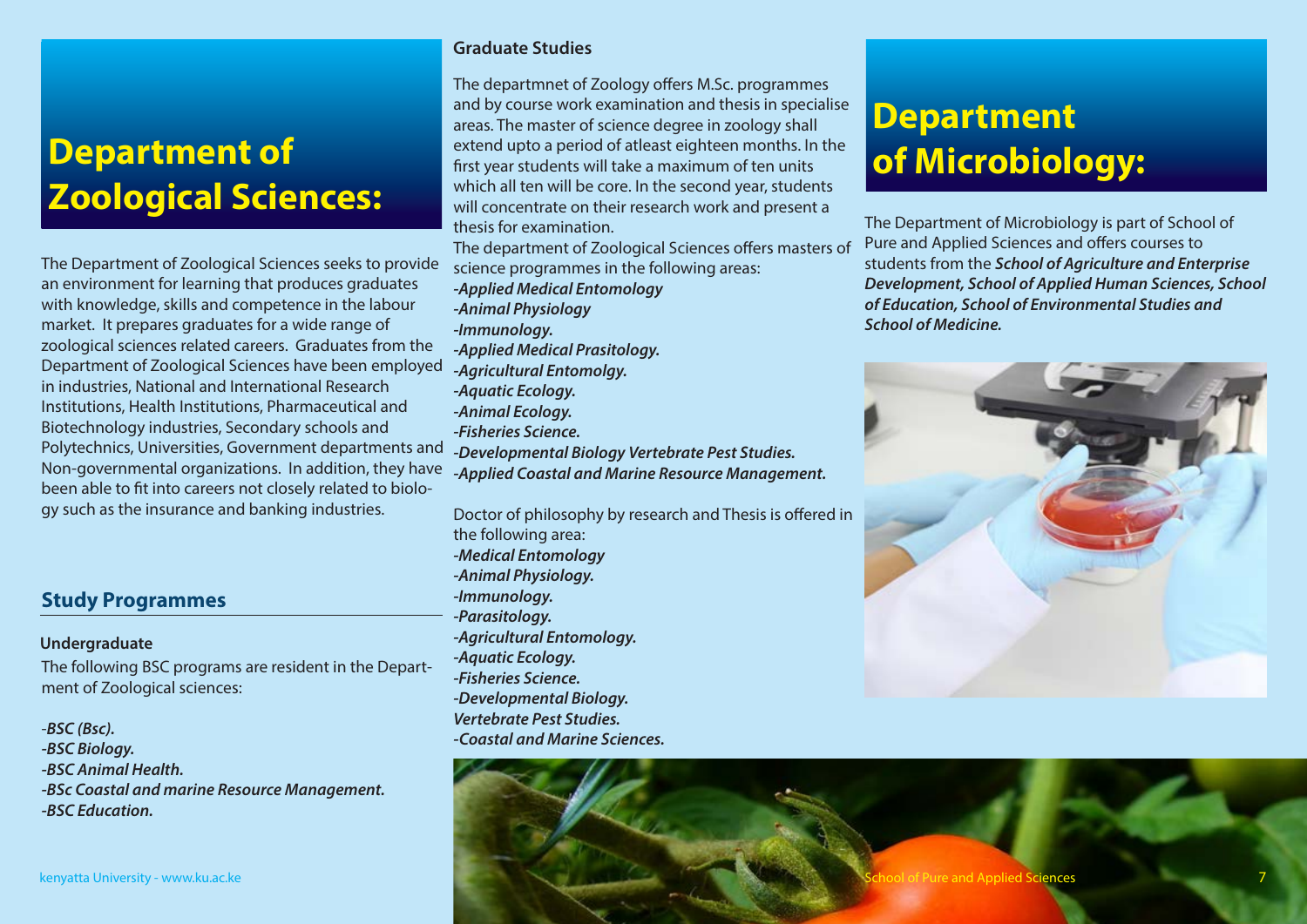### **Study Programmes**

**Undergraduate** *-Bsc. Microbiology*

### **Graduate Studies**

The masters programme shall extend over a period of atleast eighteen months from the date of registration and shall consists of coursework,examination and thesis. During the first year of study a student will be required to follow a programme comprising a minimum of eight units and a maximum of ten units. The second year will be devoted entirely to research and thesis Masters programmes include:

-Msc. Medical Microbilogy.

-Msc. Environmental Microbilogy.

-Msc. Industrial Microbilogy.

The doctor of phillosophy degree will be offered by research and thesis. The programme shall extend for a period of at least three years but not exceeding four years from the date of registration.



### **Department Department of Statistics and of Statistics and Actuarial Science: Actuarial Science:**

Besides offering services to other departments, the department has both undergraduate and post graduate programs namely;

#### **Undergraduate program**

-*Bachelor of Science (Statistics and Programming) -Bachelor of Science (Actuarial Sciences)*

### **Postgraduate program**

-*Master of Science (Statistics) -Master of Science (Social Statistics) -Master of Science (Biostatistics)*